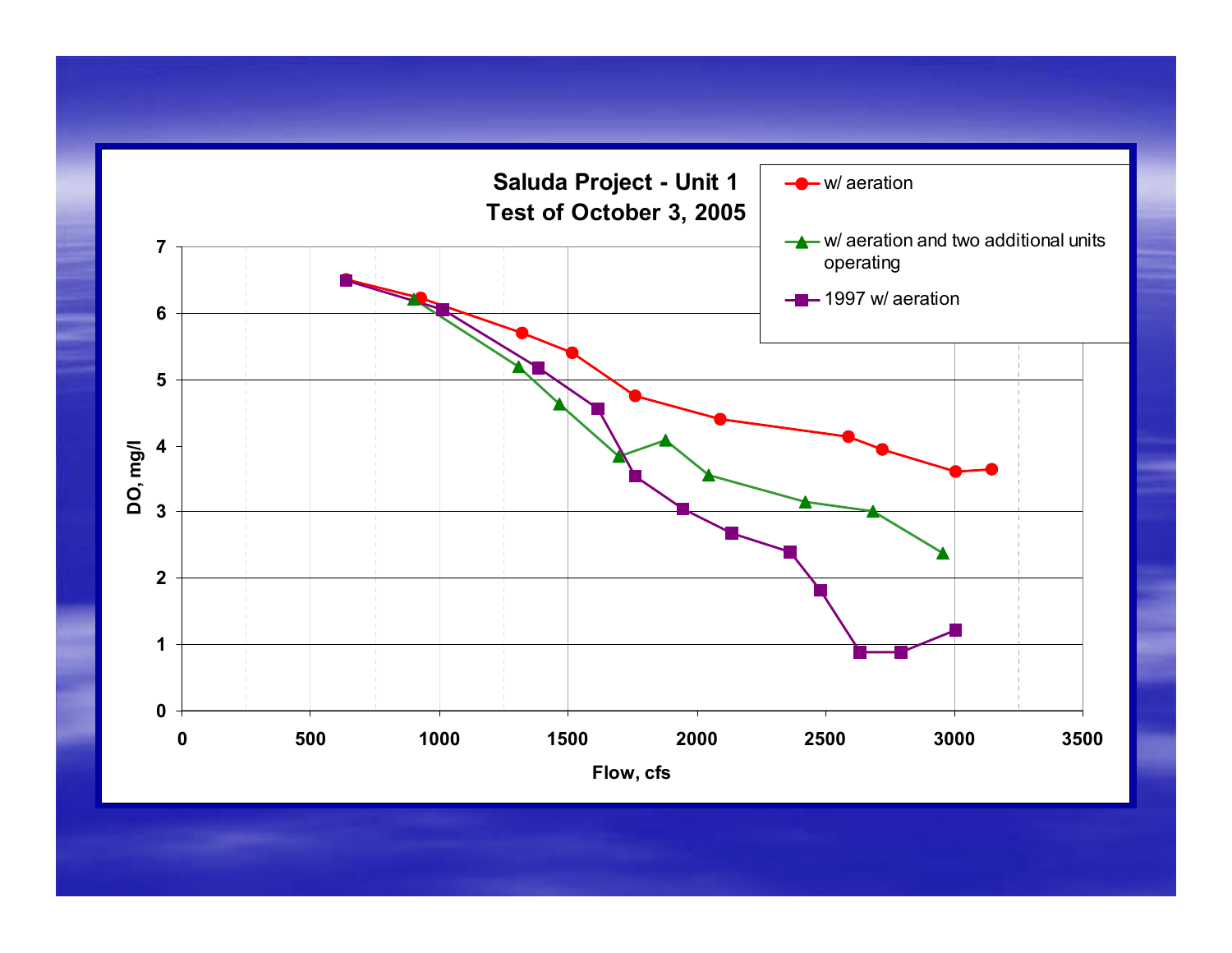## **Saluda Project - Unit 1 When other Units are Operating up to 15,000 cfs--Test of October 4, 2005**



Before hub baffles were added, the minimum DO was 0.4 mg/L.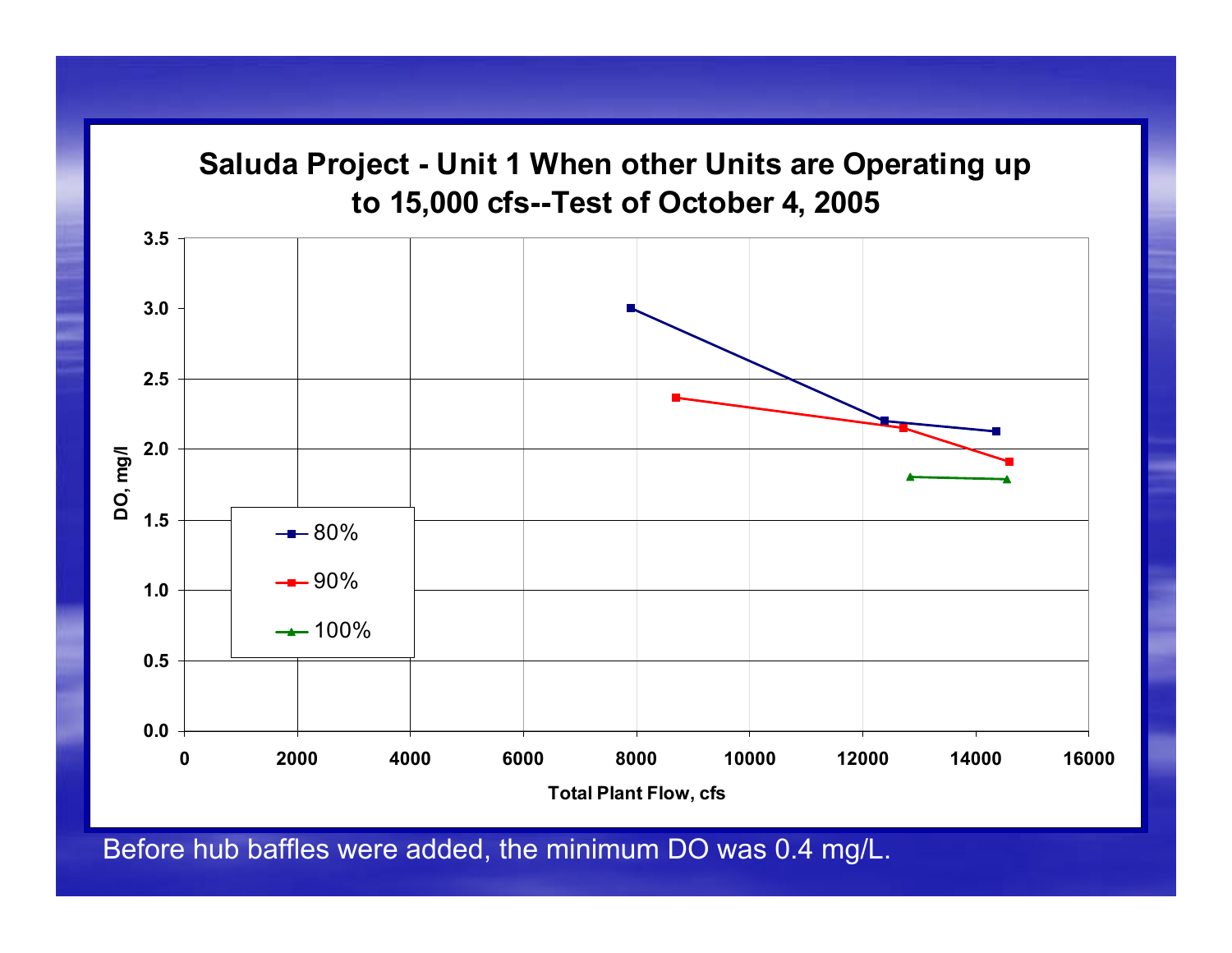## 2005 U1 Calibration results best bubble size

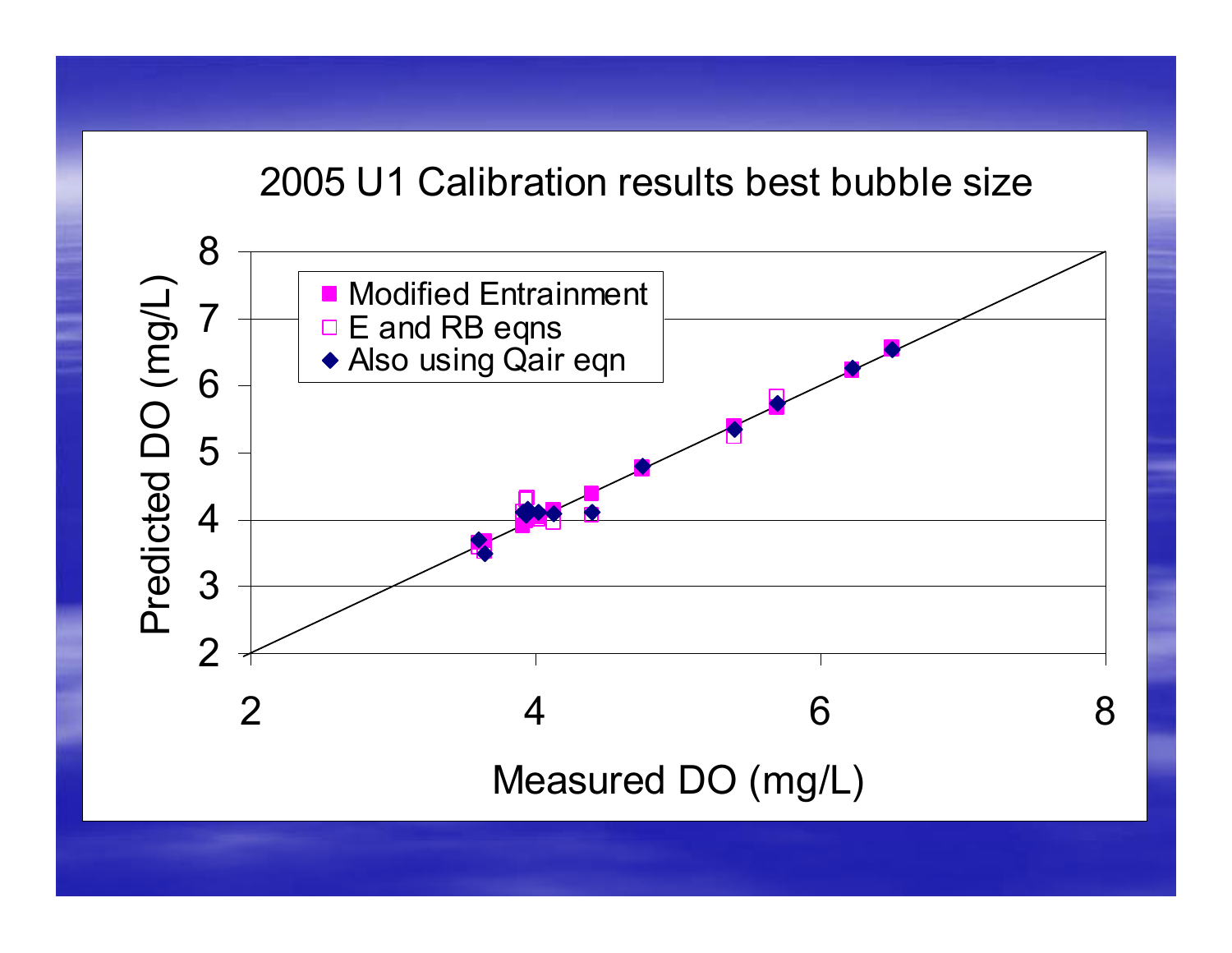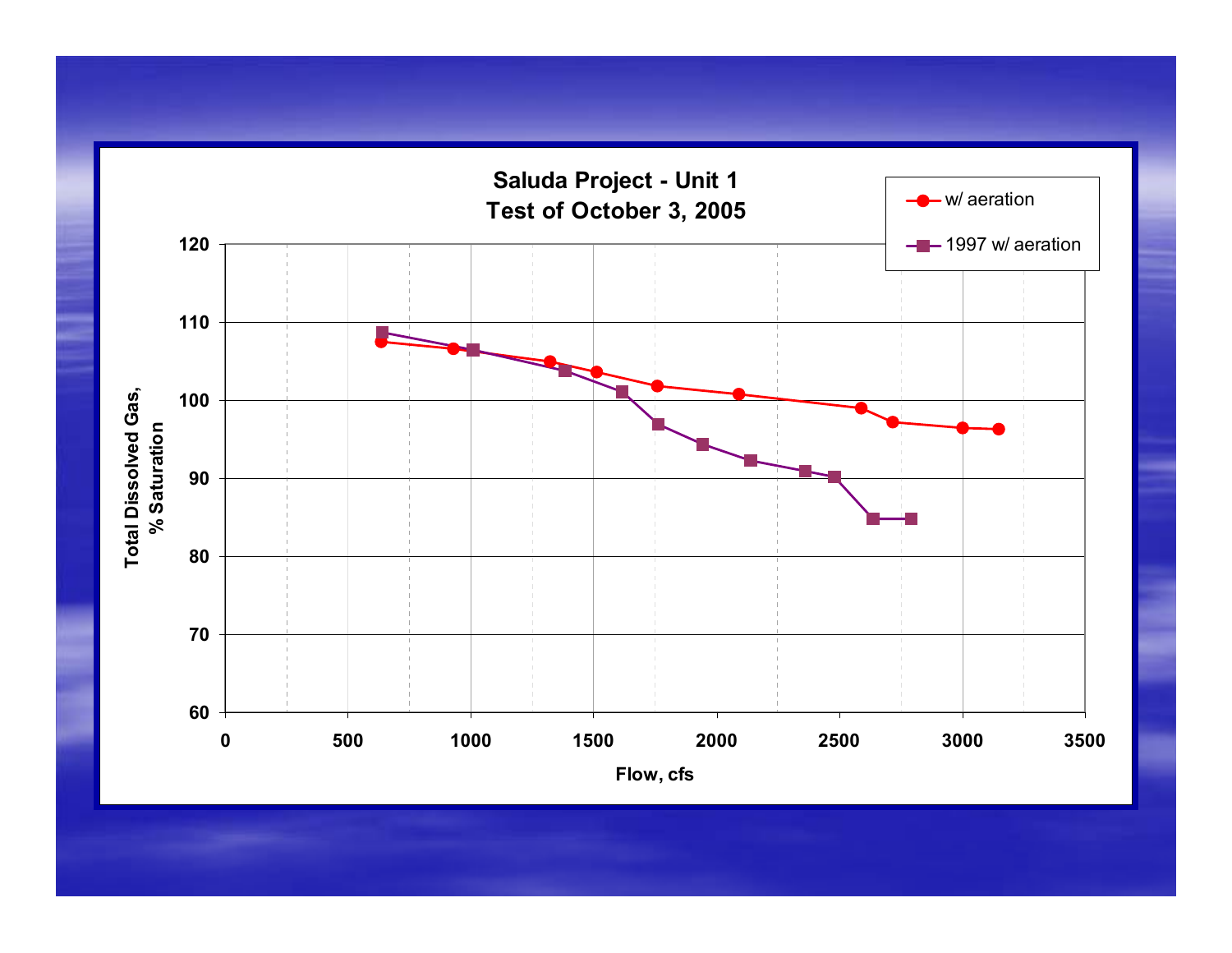

Peak project flow level for the 2005 U5 data was 11,100 cfs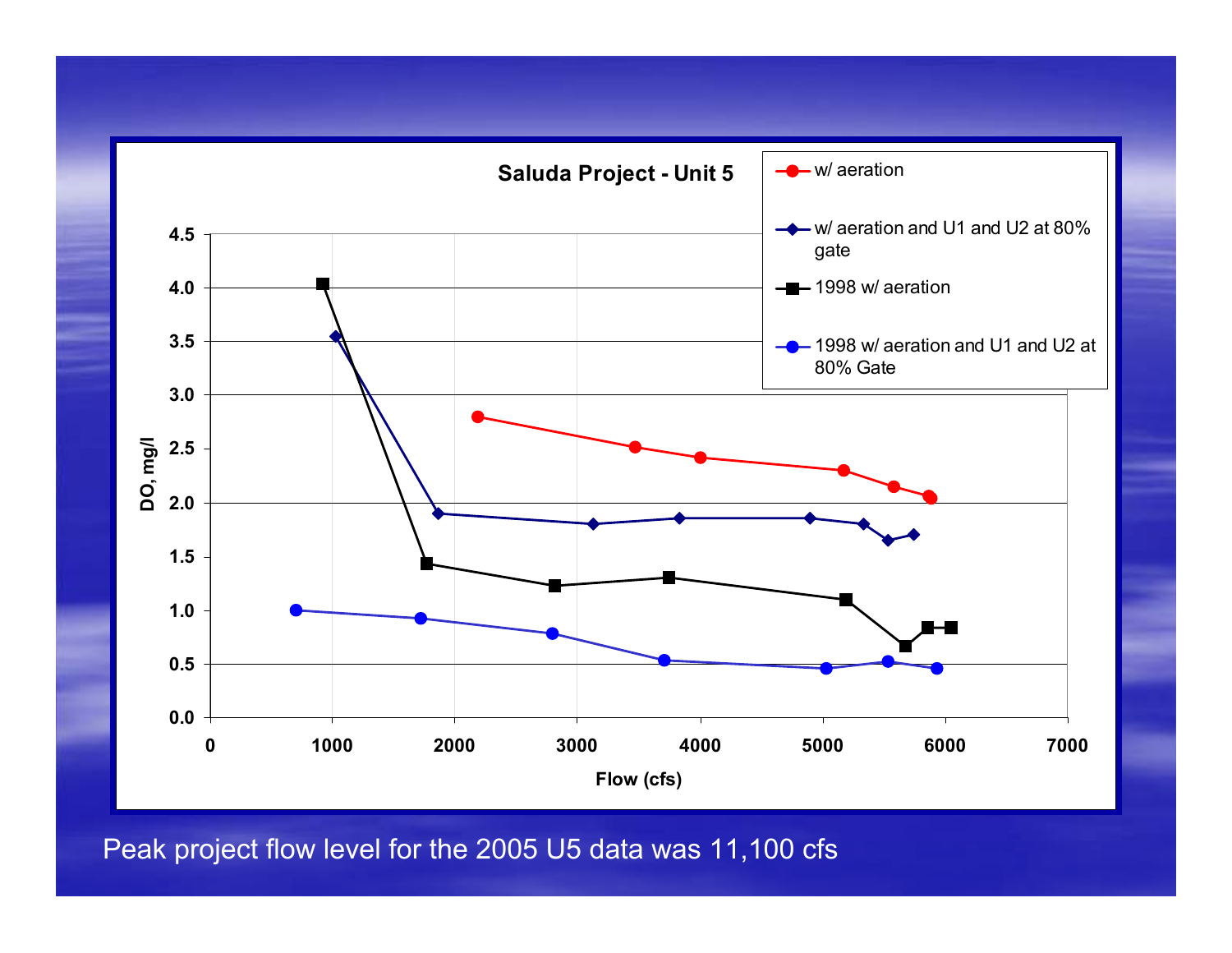## **Unit 4 Airflow data in 2006 Compared to Unit 1 Airflow data in 2005**